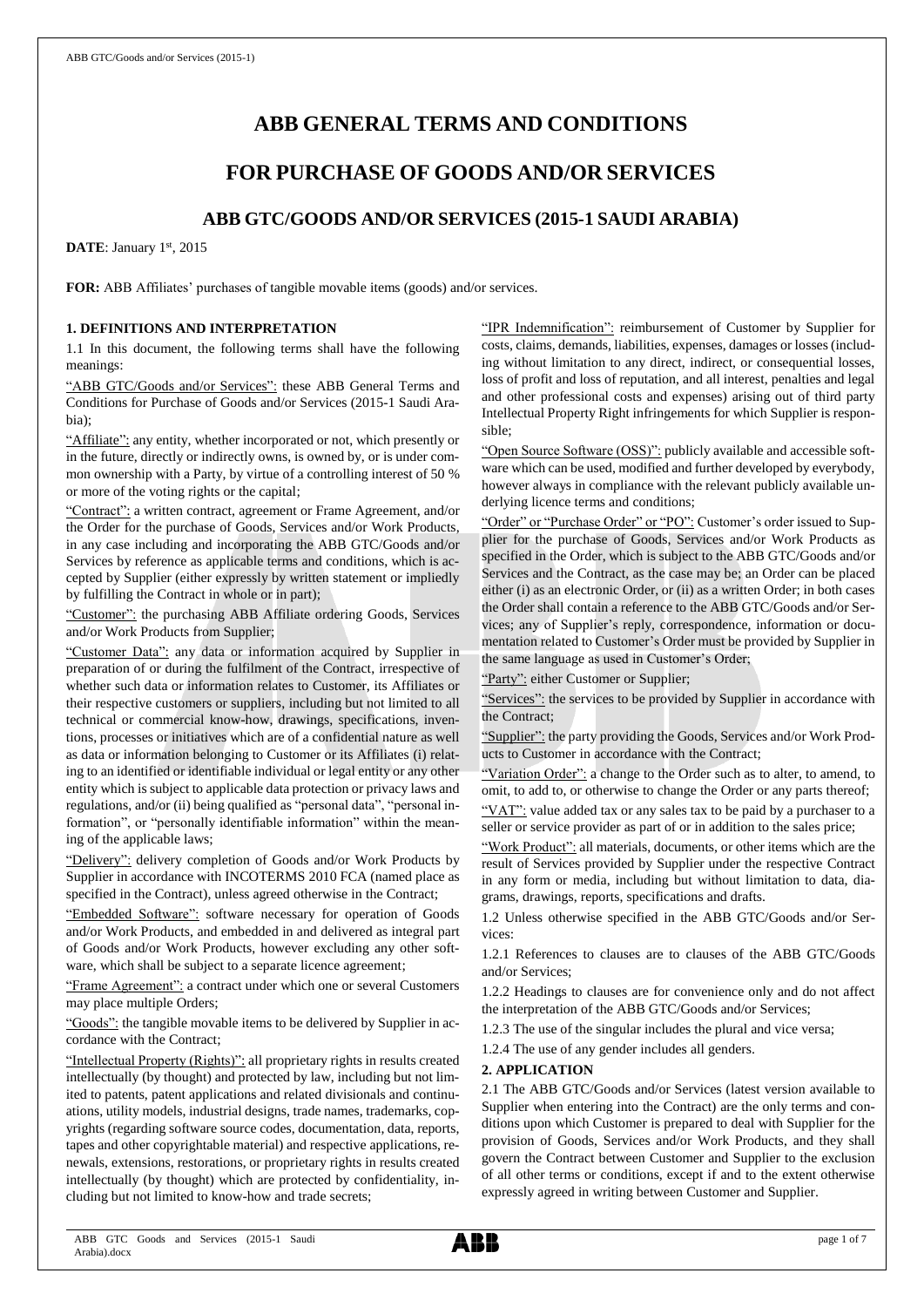2.2 No terms or conditions endorsed upon, delivered with or contained in Supplier's quotations, acknowledgements or acceptances of Orders, specifications or similar documents will form part of the Contract, and Supplier waives any right which it otherwise might have to rely on such other terms or conditions.

2.3 Customer's Order may specify a limited time period for acceptance; after expiry of such time period without Supplier's acceptance, the Order shall no longer be binding on Customer.

2.4 Any amendments to the Contract, including the ABB GTC/Goods and/or Services, shall have no effect unless expressly agreed in writing and signed by duly authorised representatives of Customer and Supplier.

2.5 References in the ABB GTC/Goods and/or Services to any statute or statutory provision shall be construed as a reference to that statute or provision as in effect at the date when the Order was placed, unless decided otherwise by Customer.

### **3. SUPPLIER'S RESPONSIBILITIES**

3.1 Supplier shall deliver the Goods and/or Work Products and provide the Services:

3.1.1 in accordance with the applicable laws and regulations;

3.1.2 in accordance with the quality standards stated under Clause 9.1 and specified in the Contract;

3.1.3 free from defects and from any rights of third parties;

3.1.4 on the due date specified in the Contract;

3.1.5 in the quantity specified in the Contract;

3.1.6 in accordance with all specifications, specified materials, workmanship, and respective documentation;

3.1.7 in accordance with all Customer instructions, including but without limitation to its health, safety and environmental requirements and policies; and

3.1.8 fit for any particular purpose expressly or impliedly made known to Supplier in the Contract or, in absence thereof, fit for the purposes for which goods, work products, or services of the same description or the same or similar type would ordinarily be used.

3.2 Supplier shall not substitute or modify any of the materials contained in the Goods and/or Work Products, or used for provision of the Services, or make any changes to the design of the Goods and/or Work Products without Customer's prior written approval.

3.3 Supplier shall take care that the Goods and/or Work Products are contained or packaged in the manner usual for such Goods and/or Work Products or, where there is no such manner, in a manner adequate to preserve and protect the Goods and/or Work Products until Delivery.

3.4 Supplier shall submit invoices in an auditable form, complying with Supplier's and Customer's applicable local mandatory law, generally accepted accounting principles and the specific Customer requirements, containing the following minimum information: Supplier name, address and reference person including contact details (telephone, email etc.); invoice date; invoice number; Order number (same as stated in the Order); Supplier number (same as stated in the Order); address of Customer; quantity; specification of Goods, Services and/or Work Products supplied; price (total amount invoiced); currency; tax or VAT amount; tax or VAT number; Authorized Economic Operator and/or Approved Exporter Authorization number and/or other customs identification number, if applicable; payment terms.

3.5 Supplier shall invoice Customer separately from despatch of the Goods and/or Work Products and/or provision of the Services. Invoices shall be sent to the billing address specified in the Order.

3.6 Expenses not agreed in writing by Customer will not be reimbursed. 3.7 Services provided and charged on the basis of hourly rates require written confirmation of Supplier's time sheets by Customer. Supplier shall submit the respective time sheets to Customer for such confirmation in due time. Confirmation of the time sheet shall not be construed as acknowledgement of any claims. Customer shall not be obliged to pay invoices based on time sheets which are not confirmed in writing by Customer.

3.8 Customer may issue Variation Orders to Supplier to alter, amend, omit, add to, or otherwise change ordered Goods, Services and/or Work Products or parts thereof, and Supplier shall carry out all such reasonable Variation Orders. The Parties shall agree on the impact of the Variation Order on applicable prices. In case no such agreement on the price impact is reached within reasonable time, Supplier shall perform the Variation Order with the agreement that the impact on the price or possible compensation payments shall be calculated in accordance with the following principles and their hierarchical order: (i) agreed unit price list, (ii) lump sum to be agreed between the Parties, (iii) agreed cost plus profit margin basis or, (iv) as a combination of these methods. If the agreed unit price list does not cover the subject matter of the Variation Order, an additional price list used for similar goods, services and/or work products shall be agreed by the Parties and added to the existing unit price list. Supplier shall not postpone or delay the performance of a Variation Order on the grounds of dispute, or that the Variation Order is subject to acceptance by Supplier, or agreeing to the value amount, or extension of time. Variation Orders requested by Supplier shall only become effective after express written confirmation by Customer.

3.9 In no event Supplier shall suspend or delay the Delivery of any Goods and/or Work Products or the provision of any Services to Customer. In the event of Force Majeure Clause 16 shall apply.

3.10 Supplier shall hire in its own name all employees required to effectively provide the Goods, Services and/or Work Products, who shall not, under any circumstances, act as Customer's employees.

3.11 Supplier assumes full and exclusive responsibility for any accident or occupational disease occurred to its employees and its subcontractors in relation to the provision of the Goods, Services and/or Work Products.

3.12 Supplier shall be solely and exclusively responsible for any claims and/or lawsuits filed by its employees and/or subcontractors, and shall, without any limitations, defend, indemnify and hold Customer harmless from and against any claim, proceeding, action, fine, loss, cost and damages arising out of or relating to any such claims and/or lawsuits, and any noncompliance with legislation, regulations, codes of practice, guidance and other requirements of any relevant government or governmental agency applicable to Supplier, its employees or subcontractors, and Supplier shall compensate Customer for all losses and expenses whatsoever resulting therefrom. Supplier undertakes to voluntarily and at its own cost appear in court, if requested by Customer, acknowledging its status as sole and exclusive employer, and to provide Customer with any and all requested documentation and information necessary to ensure proper legal defence of Customer in court. The preceding sentence shall not apply if and to the extent the liability or damage was caused by Customer's gross negligence or intentional act.

3.13 Customer is authorized to make any payments due to Supplier's employees and subcontractors performing Services, or providing Goods and/or Work Products under the Contract, in order to avoid lawsuits, liens or encumbrances. Such payments may be made through withholding Supplier's credits, through offsetting or in any other way. Supplier shall provide any support requested by Customer with regard to such payments and indemnify Customer for any payments made.

# **4. CUSTOMER'S RESPONSIBILITIES**

4.1 In consideration of the Goods and/or Work Products delivered, or the Services provided by Supplier in accordance with the Contract, Customer shall pay to Supplier the purchase price stated in the Contract within the agreed payment terms provided the invoice fulfils the requirements of Clauses 3.4 and 3.5. In the event that the payment terms are determined by mandatory applicable law, such terms shall prevail.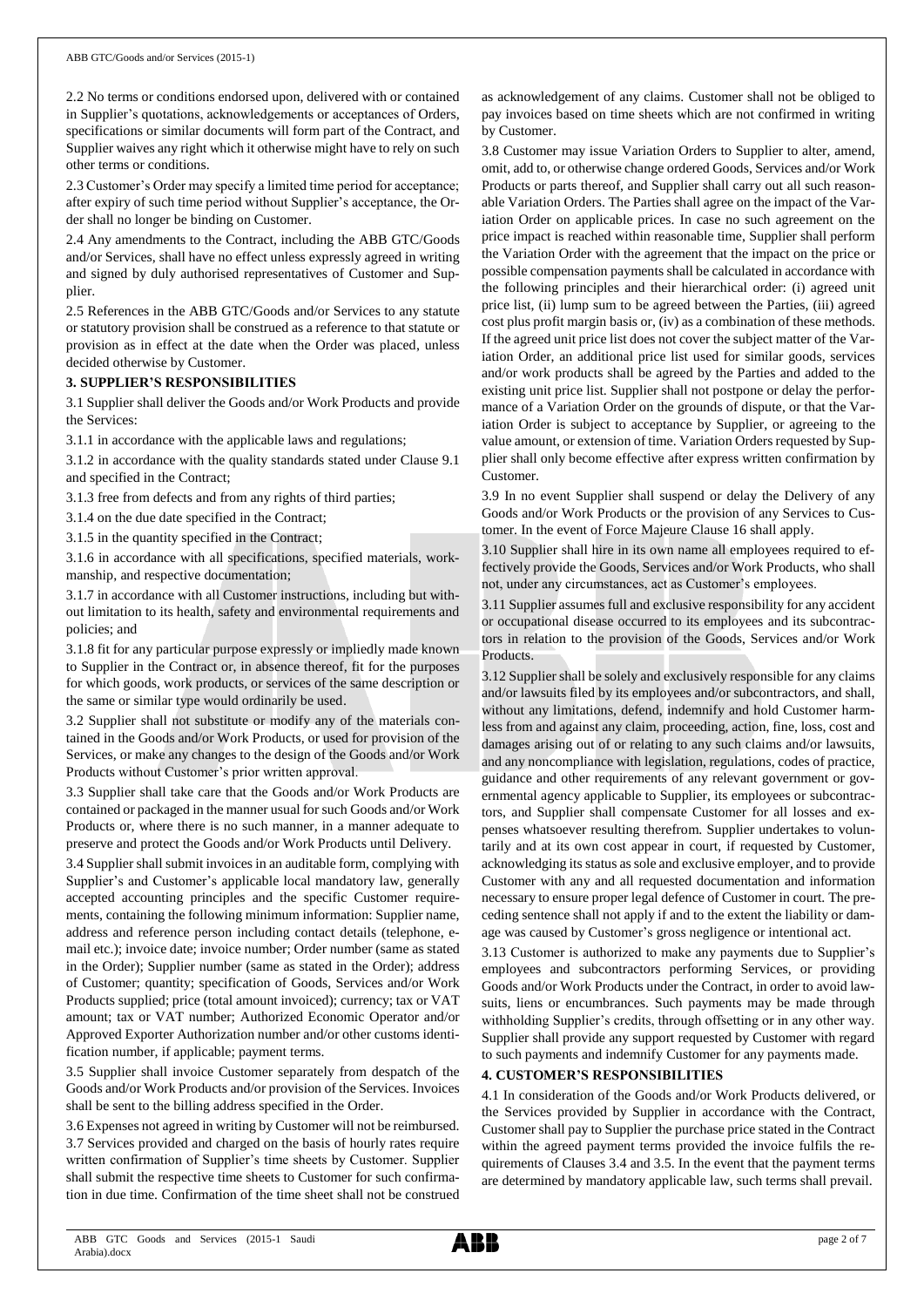4.2 If Goods and/or Work Products delivered or Services provided are subject to inspection, testing, or acceptance by Customer and/or its authorised representatives, no payments shall become due before the results of such inspection, testing, or acceptance are available and confirm that the Goods, Services and/or Work Products conform with the Contract and with any specifications and/or patterns supplied or advised by Customer to Supplier.

4.3 Customer reserves the right to set off such amount owed to Supplier, or withhold payment for Goods, Services and/or Work Products not provided in accordance with the Contract.

### **5. DELIVERY, PERFORMANCE OF SERVICES**

5.1 Unless agreed otherwise in the Contract, the Goods and/or Work Products shall be delivered in accordance with INCOTERMS 2010 FCA, to the place defined in the Contract, or, if no such place has been defined, to Customer's place of business.

5.2 The Services shall be provided at the place specified in the Contract, or, if no such place has been specified, at Customer's place of business.

5.3 Supplier shall deliver latest at the time of acceptance of the Contract the following minimum information (unless where explicitly not required by Customer): Order number, date of Order, number of packages and contents, the customs tariff numbers of the country of consignment, and the countries of origin for all Goods and/or Work Products to be delivered. For controlled Goods, Services and/or Work Products, the relevant national export control numbers must be indicated and, if the Goods, Services and/or Work Products are subject to U.S. export regulations, the U.S. Export Control Classification Numbers (ECCN) or classification numbers of the International Traffic In Arms Regulations (ITAR) must be specified. Proofs of preferential origin as well as conformity declarations and marks of the country of consignment or destination are to be submitted without being requested; certificates of origin upon request. Supplier shall state the accurate and complete Order number disclosed to Customer on all invoices (in particular but not limited to commercial, pro forma or customs invoices). Supplier shall be fully liable for all damages resulting from a breach of this obligation, in particular but not limited to damages for delay.

5.4 The Goods and/or Work Products shall be delivered, and Services shall be provided during Customer's business hours unless otherwise requested by Customer.

5.5 Upon Delivery, Supplier (or its appointed carrier) shall provide Customer, together with a delivery note, any other required export and import documents not mentioned in Clause 5.3. In the event that Customer has approved partial delivery, such delivery note shall also include the outstanding balance remaining to be delivered.

5.6 Ownership (title) of the Goods and/or Work Products shall pass to Customer at Delivery, except if agreed otherwise in writing. To the extent that the Goods and/or Work Products contain Embedded Software, ownership (title) regarding such Embedded Software shall not be passed to Customer, however Customer and all users shall have a worldwide, irrevocable, perpetual, transferable, non-exclusive, royaltyfree right to use the Embedded Software as an integral part of such Goods and/or Work Products or for servicing either of them. In the event the Embedded Software or any part thereof is owned by a third party, Supplier shall be responsible for obtaining the respective software licences necessary from the third party before Delivery to comply with its obligations under the Contract.

### **6. ACCEPTANCE**

6.1 Customer shall not be deemed to have accepted any Goods, Services and/or Work Products until it has had reasonable time to inspect or test them following Delivery or, in case a defect in the Goods, Services and/or Work Products was not reasonably detectable during the inspection, within a reasonable time period after such defect has become apparent. Any obligation of Customer to inspect the Goods, Services and/or Work Products, shall be limited to quantity and type, and visible defects or damages resulting from transport.

6.2 The Parties may agree on a certain acceptance procedure, in which case acceptance shall be subject to Customer's explicit written acceptance statement. Supplier shall inform Customer in writing within a reasonable time period in advance when the Goods, Services and/or Work Products are ready for inspection, testing, or acceptance.

6.3 If any Goods, Services and/or Work Products do not comply with Clause 3 (Supplier's Responsibilities), or are otherwise not in conformity with the Contract, then, without limiting any other right or remedy that Customer may have under Clause 10 (Remedies), Customer may reject the Goods, Services and/or Work Products and/or request replacement by Goods, Services and/or Work Products conforming with the Contract or recover all payments made to Supplier.

### **7. DELAY**

If the Delivery of Goods and/or Work Products or the provision of Services does not comply with the agreed date(s) then, without prejudice to any other rights which it may have, Customer shall have the right to: 7.1 terminate the Contract in whole or in part;

7.2 refuse any subsequent delivery of the Goods and/or Work Products, or provision of Services which Supplier attempts to make;

7.3 recover from Supplier any expenditure reasonably incurred by Customer in obtaining the Goods, Services and/or Work Products in substitution from another supplier;

7.4 claim damages for any additional costs, loss or expenses incurred by Customer which are reasonably attributable to Supplier's failure to deliver the Goods and/or Work Products, or to provide the Services on the agreed date; and

7.5 claim additional compensation for liquidated damages as agreed in the Contract.

# **8. INSPECTION**

8.1 Supplier shall allow Customer and/or its authorised representatives during Supplier's business hours to (i) inspect the Goods and/or Work Products, and Supplier's manufacturing units upon providing reasonable notice, and/or request test samples of the respective Goods and/or Work Products, or any parts or materials thereof, and/or (ii) inspect the provision of the Services, and/or (iii) test the Goods and/or Work Products, or parts thereof.

8.2 If the results of such inspection or tests cause Customer to be of the opinion that the Goods, Services and/or Work Products do not conform or are unlikely to conform with the Contract or with any agreed specifications, including all specified material, workmanship and the like, documentation and quality requirements, or are not performed in accordance with generally accepted practices, procedures and standards of the respective industry, Customer shall inform Supplier and Supplier shall without undue delay take such action as is necessary to ensure conformity with the Contract. In addition Supplier shall carry out necessary additional inspection or testing at Supplier's own cost whereby Customer shall be entitled to attend.

8.3 Notwithstanding any inspection or tests by Customer, Supplier shall remain fully responsible for compliance of the Goods, Services and/or Work Products with the Contract. This applies whether or not Customer has exercised its right of inspection and/or testing and shall not limit Supplier's obligations under the Contract. For the avoidance of doubt, inspection or testing of Goods, Services and/or Work Products by Customer shall in no event exempt Supplier from or limit Supplier's warranties or liability in any way.

### **9. WARRANTY**

9.1 Supplier warrants that the Goods, Services and/or Work Products: 9.1.1 comply with the Contract, including all specifications, specified material, workmanship and the like, documentation and quality re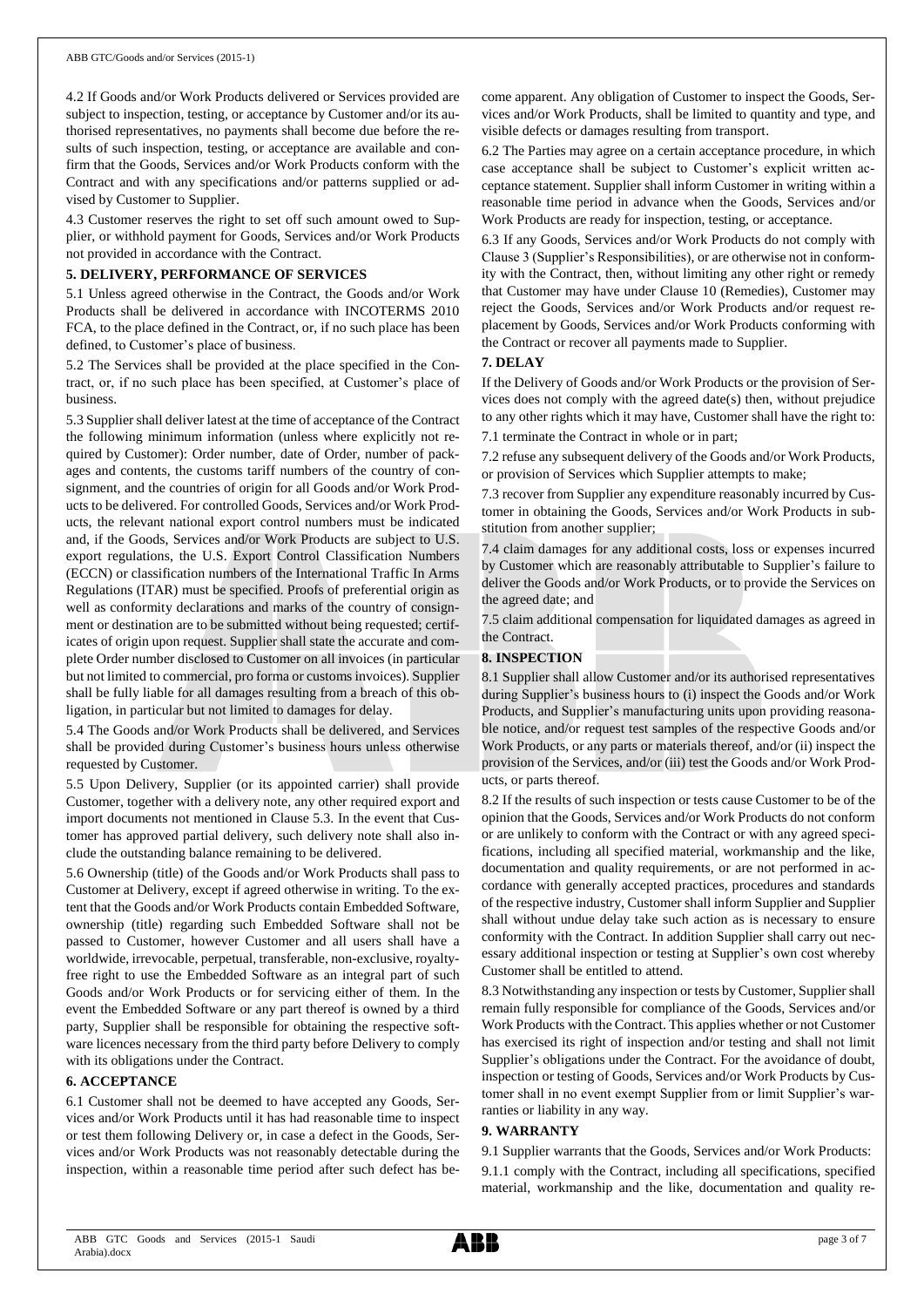quirements, or in absence thereof are provided or performed in accordance with generally accepted practices, procedures and standards of the respective industry, and are fit for the purposes for which goods, services or work products of the same description or the same or similar type would ordinarily be used, and keep the functionality and performance as expected by Customer according to Supplier's information, documentation and statements;

9.1.2 are fit for any particular purpose expressly or impliedly made known to Supplier in the Contract;

9.1.3 are new and unused at the date of Delivery;

9.1.4 are free from defects and rights of third parties;

9.1.5 possess the qualities which Supplier has held out to Customer as a sample or model; and

9.1.6 comply with Clause 12 (Compliance, Integrity).

9.2 Unless otherwise agreed in the Contract, the warranty period shall be twenty four (24) months from Delivery of Goods and/or Work Products, or the acceptance of the Services.

9.3 In case of non-compliance with the warranties provided under this Clause 9, Customer shall be entitled to enforce the remedies provided in Clause 10 (Remedies) hereunder.

### **10. REMEDIES**

10.1 In case of breach of any warranty under Clause 9 (Warranty) or if Supplier otherwise fails to comply with any of the terms of the Contract, Customer shall give notice in writing to Supplier of such breach and provide Supplier an opportunity to remedy it. If Supplier has not successfully remedied such breach within forty eight (48) hours of receiving such Customer notification or within such other remedy period agreed in writing between the Parties, Customer shall be entitled to any one or more of the following remedies at its own discretion and at Supplier's expense:

10.1.1 to give Supplier another opportunity to carry out any additional work necessary to ensure that the Contract is fulfilled;

10.1.2 to carry out (or to instruct a third party to carry out) any additional work necessary to make the Goods, Services and/or Work Products comply with the Contract;

10.1.3 to obtain prompt repair or replacement of the defective Goods, Services and/or Work Products by Goods, Services and/or Work Products conforming with the Contract without defects;

10.1.4 to refuse any further Goods, Services and/or Work Products, but without exemption from Supplier's liability for the defective Goods, Services and/or Work Products provided by Supplier;

10.1.5 to claim such damages as may have been sustained by Customer as a result of Supplier's breaches of the Contract;

10.1.6 to terminate the Contract; in such event Customer shall have no obligation to compensate Supplier for the already provided but unpaid parts of the Goods, Services and/or Work Products, and Supplier shall be obliged to pay back to Customer any remuneration received from Customer for the Goods, Services and/or Work Products, and to take back the Goods and/or Work Products at Supplier's own cost and risk. 10.2 In the event that Clauses 10.1.1, 10.1.2 or 10.1.3 apply, the entire warranty period of Clause 9.2 shall be restarted.

10.3 The rights and remedies available to Customer and contained in the Contract are cumulative and are not exclusive of any rights or remedies available at law or in equity.

# **11. INTELLECTUAL PROPERTY**

11.1 Supplier hereby grants Customer, or undertakes to procure that Customer is granted, a worldwide, irrevocable, perpetual, transferable, non-exclusive, royalty-free licence to use the Intellectual Property Rights in the Goods, including Embedded Software, if any.

11.2 Supplier assigns herewith to Customer full ownership rights in and to any Intellectual Property in the Work Products arising from the Services for the full duration of such rights, wherever in the world enforceable. Supplier further agrees to execute, upon Customer's request and at its cost, all further documents and assignments and do all such further things as may be necessary to perfect Customer's ownership title to the Intellectual Property or to register Customer as owner of the Intellectual Property with any registry, including but not limited to governmental registration authorities or private registration organisations.

11.3 The Intellectual Property Rights in any Work Products created by or licensed to Supplier prior to the respective Contract or outside of such Contract, and any subsequent modifications to the same ("Pre-Existing Works") will remain vested in Supplier or the respective third party owner. To the extent that Pre-Existing Works are embedded in any Work Products delivered by Supplier, Customer and its Affiliates shall have a worldwide, irrevocable, perpetual, transferable, non-exclusive, royalty-free licence to use the Pre-Existing Works as part of such Work Products, including the right to further improve, develop, market, distribute, sublicense, exploit or otherwise use the Work Products containing such Pre-Existing Works. Supplier shall not be prevented or restricted from using its own know-how or its Pre-Existing Works in the course of providing the Services.

11.4 In the event the Embedded Software contains or uses Open Source Software, Supplier must specify and inform Customer in writing and prior to Delivery about all Open Source Software implemented into or used by the Embedded Software. In the event that Customer does not approve any Open Source Software components contained in or used by the Embedded Software, Supplier agrees to replace or substitute at its own cost the affected Open Source Software component(s) contained in or used by the Embedded Software with software of at least the same quality and functionality and which is accepted by Customer.

11.5 In the event that the Goods and/or Work Products (and/or the Embedded Software) delivered, or Services provided infringe any third party Intellectual Property Rights, Supplier shall, notwithstanding anything provided to the contrary or otherwise contained in the Contract, provide IPR Indemnification to Customer. The IPR Indemnification does not limit any further compensation rights of Customer. Supplier's obligation to indemnify Customer as provided under this Clause shall not apply if and to the extent the liability or damage was caused by Customer's own pre-existing Intellectual Property Rights contributed to, or implemented into the Goods, Services and/or Work Products.

11.6 If any infringement claim is made against Customer, Supplier shall at its cost, but at Customer's discretion (i) procure for Customer the right to continue using the Goods, Services and/or Work Products; (ii) modify the Goods, Services and/or Work Products so that they cease to be infringing; or (iii) replace the Goods, Services and/or Work Products so that they become non-infringing.

11.7 In the event Supplier cannot fulfil the measures requested by Customer under Clause 11.6, Customer shall be entitled to terminate the Contract and to reclaim all sums which Customer has paid to Supplier thereunder. In any event, Customer may claim compensation in accordance with Clause 11.5 for any costs, losses or damages incurred whatsoever.

### **12. COMPLIANCE, INTEGRITY**

12.1 Supplier shall provide the Goods, Services and/or Work Products in compliance with all relevant legislation, laws, rules, regulations, and codes of practice, guidance and other requirements of any relevant government or governmental agency. To the extent that such regulations are advisory rather than mandatory, the standard of compliance to be achieved by Supplier shall be in compliance with the generally accepted best practice of the relevant industry. During the term of the Contract, Supplier shall on a six-monthly basis provide to Customer a duly completed Six Monthly Supplier's Compliance with Labor Laws Certificate substantially in the format attached to the Order as ANNEX 1.

12.2 Supplier and its subcontractors must comply with the ABB Lists of Prohibited and Restricted Substances and with the reporting and other requirements regarding Conflict Minerals made available under **[www.abb.com](http://www.abb.com/) – Supplying – Material Compliance** or otherwise and

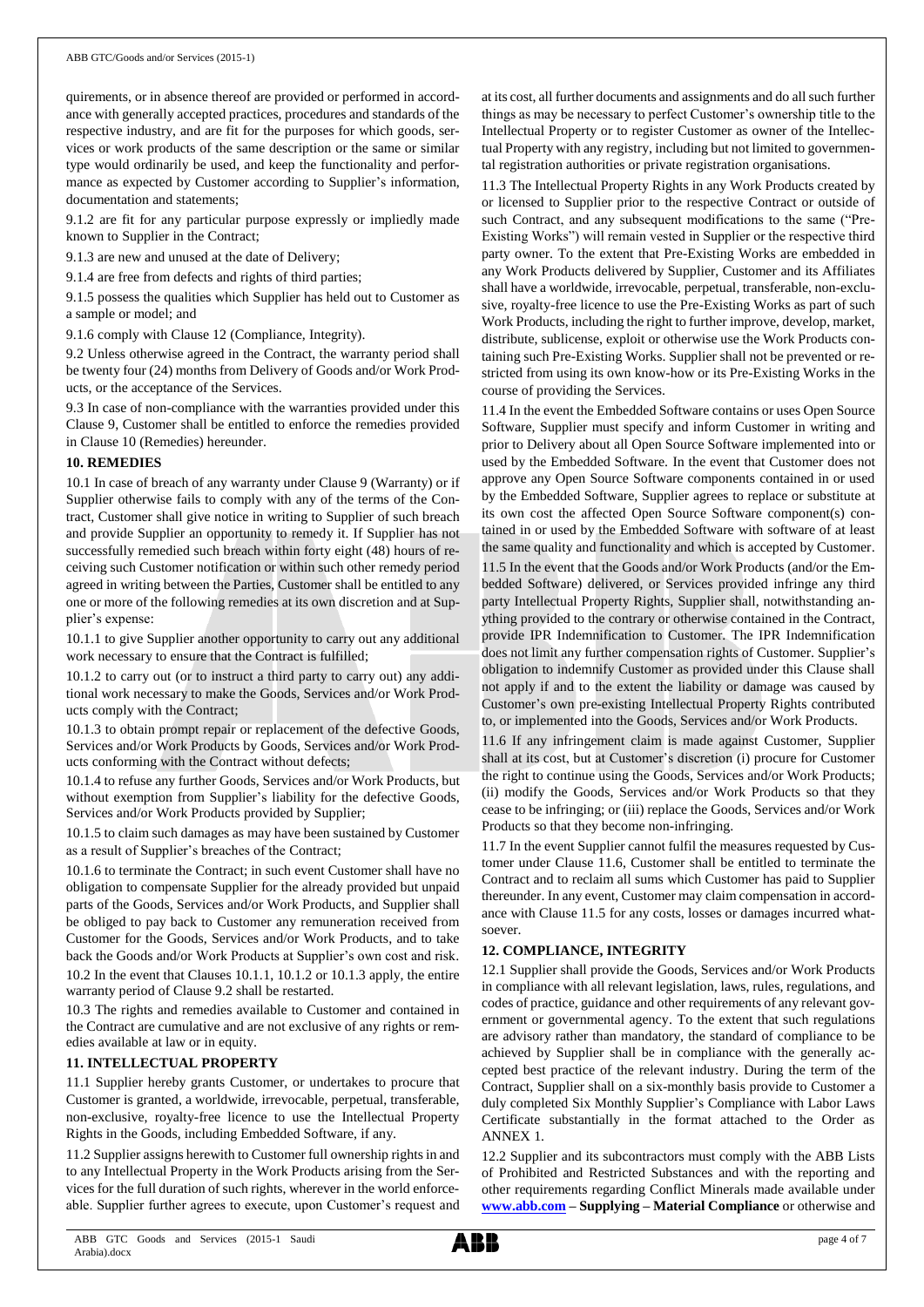shall provide Customer with respective documents, certificates and statements if requested. Any statement made by Supplier to Customer (whether directly or indirectly, e. g. where applicable via the ABB Supplier Registration and Pre-Qualification System) with regard to materials used for or in connection with the Goods, Services and/or Work Products will be deemed to be a representation under the Contract.

12.3 Supplier represents and warrants that it is knowledgeable with, and is and will remain in full compliance with all applicable trade and customs laws, regulations, instructions, and policies, including, but not limited to, securing all necessary clearance requirements, proofs of origin, export and import licenses and exemptions from, and making all proper filings with appropriate governmental bodies and/or disclosures relating to the provision of services, the release or transfer of goods, hardware, software and technology to non U.S. nationals in the U.S., or outside the U.S., the release or transfer of technology and software having U.S. content or derived from U.S. origin software or technology.

12.4 No material or equipment included in or used for the Goods, Services and/or Work Products shall originate from any company or country listed in any relevant embargo issued by the authority in the country where the Goods, Services and/or Work Products shall be used or an authority otherwise having influence over the equipment and material forming part of the Goods, Services and/or Work Products. If any of the Goods, Services and/or Work Products are or will be subject to export restrictions, it is Supplier's responsibility to promptly inform Customer in writing of the particulars of such restrictions.

12.5 Both Parties warrant that each will not, directly or indirectly, and that each has no knowledge that the other Party or any third parties will, directly or indirectly, make any payment, gift or other commitment to its customers, to government officials or to agents, directors and employees of each Party, or any other party in a manner contrary to applicable laws (including but not limited to the U. S. Foreign Corrupt Practices Act and, where applicable, legislation enacted by member states and signatories implementing the OECD Convention Combating Bribery of Foreign Officials), and shall comply with all relevant laws, regulations, ordinances and rules regarding bribery and corruption. Nothing in the Contract shall render either Party or any of its Affiliates liable to reimburse the other for any such consideration given or promised.

12.6 Supplier herewith acknowledges and confirms that Supplier has received a copy of ABB's Code of Conduct and ABB's Supplier Code of Conduct or has been provided information on how to access both ABB Codes of Conduct online under **[www.abb.com/Integrity](http://www.abb.com/Integrity)**. Supplier is obliged and agrees to perform its contractual obligations in accordance with both ABB Codes of Conduct, including but without limitation to all employment, health, safety and environmental requirements specified therein.

12.7 ABB has established the following reporting channels where Supplier and its employees may report suspected violations of applicable laws, policies or standards of conduct: Web portal: **[www.abb.com/In](http://www.abb.com/Integrity)[tegrity](http://www.abb.com/Integrity) – Reporting Channels**; telephone and mail address: specified on this Web portal.

12.8 Any violation of an obligation contained in this Clause 12 shall be a material breach of the Contract. Either Party's material breach shall entitle the other Party to terminate the Contract with immediate effect and without prejudice to any further right or remedies under such Contract or applicable law.

12.9 Notwithstanding anything to the contrary contained in the Contract, Supplier shall, without any limitations, indemnify and hold harmless Customer from and against any liabilities, claim, proceeding, action, fine, loss, cost or damages arising out of or relating to any such violation of the above mentioned obligations and the termination of the Contract, or arising from export restrictions concealed by Supplier. With respect to export restrictions solely attributable to Customer's use of the Goods, Services and/or Work Products, the now said commitment shall only apply to the extent Supplier has knowledge of or reasonably should have been aware of such use.

# **13. CONFIDENTIALITY, DATA SECURITY,**

# **DATA PROTECTION**

# 13.1 Supplier shall:

13.1.1 Unless otherwise agreed in writing, keep in strict confidence all Customer Data and any other information concerning Customer's or its Affiliates' business, its products and/or its technologies which Supplier obtains in connection with the Goods, Services and/or Work Products to be provided (whether before or after acceptance of the Contract). Supplier shall restrict disclosure of such confidential material to such of its employees, agents or subcontractors or other third parties as need to know the same for the purpose of the provision of the Goods, Services and/or Work Products to Customer. Supplier shall ensure that such employees, agents, subcontractors or other third parties are subject to and comply with the same obligations of confidentiality as applicable to Supplier and shall be liable for any unauthorized disclosures;

13.1.2 Apply appropriate safeguards, adequate to the type of Customer Data to be protected, against the unauthorised access or disclosure of Customer Data and protect such Customer Data in accordance with the generally accepted standards of protection in the related industry, or in the same manner and to the same degree that it protects its own confidential and proprietary information – whichever standard is higher. Supplier may disclose confidential information to "Permitted Additional Recipients" (which means Supplier's authorised representatives, including auditors, counsels, consultants and advisors) provided always that such Permitted Additional Recipients sign with Supplier a confidentiality agreement with terms substantially similar hereto or, where applicable, are required to comply with codes of professional conduct ensuring confidentiality of such information;

13.1.3 Not (i) use Customer Data for any other purposes than for providing the Goods, Services and/or Work Products, or (ii) reproduce the Customer Data in whole or in part in any form except as may be required by the respective contractual documents, or (iii) disclose Customer Data to any third party, except to Permitted Additional Recipients or with the prior written consent of Customer;

13.1.4 Install and update at its own costs required adequate virus protection software and operating system security patches for all computers and software utilized in connection with providing the Goods, Services and/or Work Products;

13.1.5 Inform Customer without delay about suspicion of breaches of data security or other serious incidents or irregularities regarding any Customer Data.

13.2 Supplier agrees that Customer shall be allowed to provide any information received from Supplier to any Affiliate of Customer. Supplier shall obtain in advance all necessary approval or consent for Customer to provide such information to Customer's Affiliates if such information is confidential for any reason or subject to applicable data protection or privacy laws and regulations.

13.3 In case the type of Customer Data affected is particularly sensitive and therefore, according to Customer's opinion, requires a separate confidentiality and non-disclosure agreement, Supplier agrees to enter into such agreement. The same applies with regard to data privacy topics which are not covered by this Clause 13 and which may require a separate data processing agreement according to applicable laws and regulations.

13.4 The obligations under this Clause 13 exist for an indefinite period of time and therefore shall survive the expiration or termination of the Contract for any reason.

ABB GTC Goods and Services (2015-1 Saudi Arabia).docx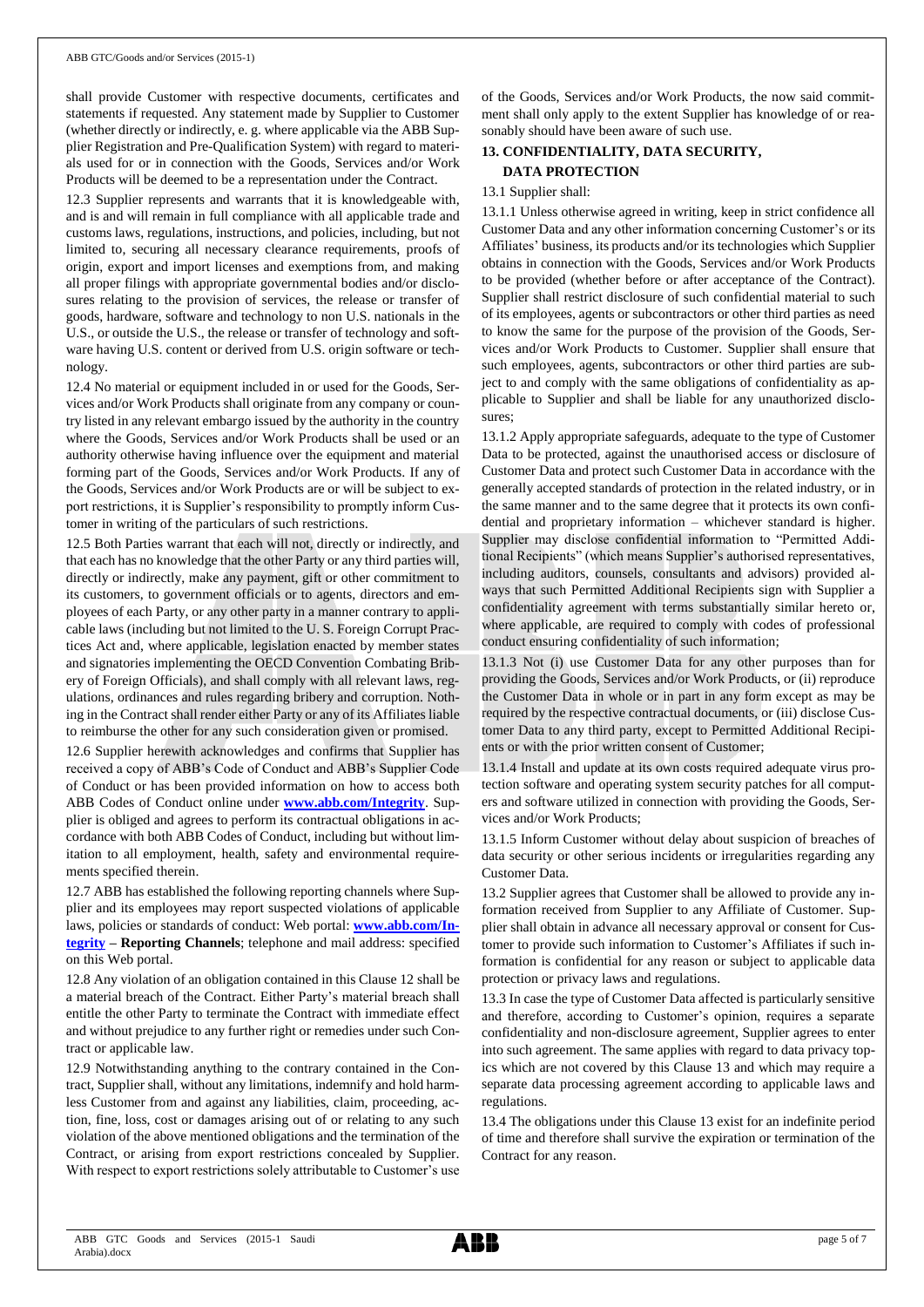# **14. LIABILITY AND INDEMNITY**

14.1 Without prejudice to applicable mandatory law or unless otherwise agreed between the Parties, Supplier shall compensate/indemnify Customer for/from all damages and losses in connection with the Goods, Services and/or Work Products (i) for Supplier's breaches of the Contract and (ii) for any claim made by a third party (including employees of Supplier) against Customer in connection with the Goods, Services and/or Work Products, except for IPR Indemnification for which Clause 11 (Intellectual Property) exclusively applies, and in all cases to the extent that the respective liability, loss, damage, injury, cost or expense was caused by, relates to or arises from the Goods, Services and/or Work Products provided by Supplier and/or its subcontractors. Upon Customer's request Supplier shall defend Customer against any third party claims.

14.2 Supplier shall be responsible for the control and management of all of its employees, its suppliers and/or subcontractors, and it shall be responsible for the acts, defaults, negligence or obligations of any of its employees, suppliers and/or subcontractors, its agents, servants or workmen as fully as if they were the acts, defaults, negligence or obligations of Supplier.

14.3 The provisions of this Clause 14 shall survive any performance, acceptance or payment pursuant to the Contract and shall extend to any substituted or replacement Goods, Services and/or Work Products provided by Supplier to Customer.

14.4 Supplier shall maintain in force, and upon request provide evidence of, adequate liability insurance and statutory worker's compensation/employer's liability insurance with reputable and financially sound insurers. Nothing contained in this Clause 14 shall relieve Supplier from any of its contractual or other legal liabilities. The insured amount cannot be considered nor construed as limitation of liability.

14.5 Customer reserves the right to set off any claims under a Contract against any amounts owed to Supplier.

### **15. TERM AND TERMINATION**

15.1 A Contract between the Parties may be terminated for convenience in whole or in part by Customer upon giving Supplier thirty (30) calendar days written notice. In such event Customer shall pay to Supplier the value of the already delivered but unpaid parts of the Goods, Services and/or Work Products provided and proven direct costs reasonably incurred by Supplier for the not yet provided and unpaid Goods, Services and/or Work Products, however in no event more than the agreed price for the Goods, Services and/or Work Products under the respective Contract. No further compensation shall be due to Supplier. Compensation for any expenditures made with regard to Goods, Services and/or Work Products not yet provided shall be expressly excluded.

15.2 In the event of Supplier's breach of the Contract, Customer shall be entitled to terminate the Contract if Supplier fails to take adequate action to remedy a breach within 48 hours as requested by Customer in accordance with Clause 10.1. In such event, Customer shall have no obligation to compensate Supplier for the already delivered but unpaid parts of the Goods, Services and/or Work Products provided and Supplier shall be obliged to pay back to Customer any remuneration received from Customer for the Goods, Services and/or Work Products and to take back the Goods and/or Work Products at its (Supplier's) own cost and risk.

15.3 Customer shall have the right to terminate the Contract with immediate effect forthwith by notice in writing to Supplier in the event that an interim order is applied for or made, or a voluntary arrangement approved, or a petition for a bankruptcy order is presented or a bankruptcy order is made against Supplier or any circumstances arise which entitle the court or a creditor to appoint a receiver, administrative receiver or administrator or to present a winding-up petition or make a winding-up order or other similar or equivalent action is taken against or by Supplier by reason of its insolvency or in consequence of debt.

15.4 Upon termination Supplier shall immediately and at Supplier's expense safely return to Customer all respective Customer property (including any Customer Data, documentation, and retransfer/transfer of applicable Intellectual Property) and Customer information then in Supplier's possession or under Supplier's control and provide Customer with the complete information and documentation about the already supplied Goods, Services and/or Work Products or the respective parts thereof.

# **16. FORCE MAJEURE**

16.1 Neither Party shall be liable for any delay in performing or for failure to perform its obligations under a Contract if the delay or failure results from an event of "Force Majeure". For clarification, Force Majeure means an event that was not foreseeable by the affected Party at the time of execution of the respective Contract, is unavoidable and outside the reasonable control of the affected Party, and for which the affected Party is not responsible, provided such event prevents the affected Party from performing its obligations under the respective Contract despite all reasonable efforts, and the affected Party provides notice to the other Party within five (5) calendar days from occurrence of the respective event of Force Majeure.

16.2 If an event of Force Majeure occurs which exceeds thirty (30) calendar days, either Party shall have the right to terminate the relevant Contract forthwith by written notice to the other Party without liability to the other Party. Each Party shall use its reasonable endeavours to minimise the effects of any event of Force Majeure.

# **17. ASSIGNMENT AND SUBCONTRACTING**

17.1 Supplier shall neither assign, nor subcontract, transfer, nor encumber the Contract, nor any parts thereof (including any monetary receivables from Customer) without prior written approval of Customer.

17.2 Customer may at any time assign, transfer, encumber, subcontract or deal in any other manner with all or any of its rights under the Contract to any of its own Affiliates.

# **18. NOTICES**

Any notice shall be given by sending the same by registered mail, courier, fax or by e-mail to the address of the relevant Party as stated in the Contract or to such other address as such Party may have notified in writing to the other for such purposes. E-mail and fax expressly require written confirmation issued by the receiving Party. Electronic read receipts may not under any circumstances be deemed as confirmation of notice. Electronic signatures shall not be valid, unless expressly agreed in writing by the Parties.

### **19. WAIVERS**

Failure to enforce or exercise, at any time or for any period, any term of the Contract does not constitute, and shall not be construed as, a waiver of such term and shall not affect the right later to enforce such term or any other term herein contained.

### **20. GOVERNING LAW AND DISPUTE SETTLEMENT**

20.1 The Contract (including, but not limited to the ABB GTC/Goods and/or Services) shall be governed by and construed in accordance with the laws of the country (and/or the state, as applicable) of Customer's legal registration, however under exclusion of its conflict of law rules and the United Nations Convention on International Sale of Goods.

20.2 For domestic dispute resolution matters, whereby Customer and Supplier are registered in the same country, any dispute or difference arising out of or in connection with the Contract, including any question regarding its existence, validity or termination or the legal relationships established thereby, which cannot be settled amicably, shall be submitted to the jurisdiction of the Board of Grievances (Commercial Divisions) sitting in Riyadh and established pursuant to Royal Decree No. M/51 dated 17/7/1402 H. (10 May 1982).

20.3 For cross border dispute resolution matters whereby Customer and Supplier are registered in different countries, unless agreed otherwise in writing between the Parties, any dispute or difference arising out of or in connection with the Contract, including any question regarding its